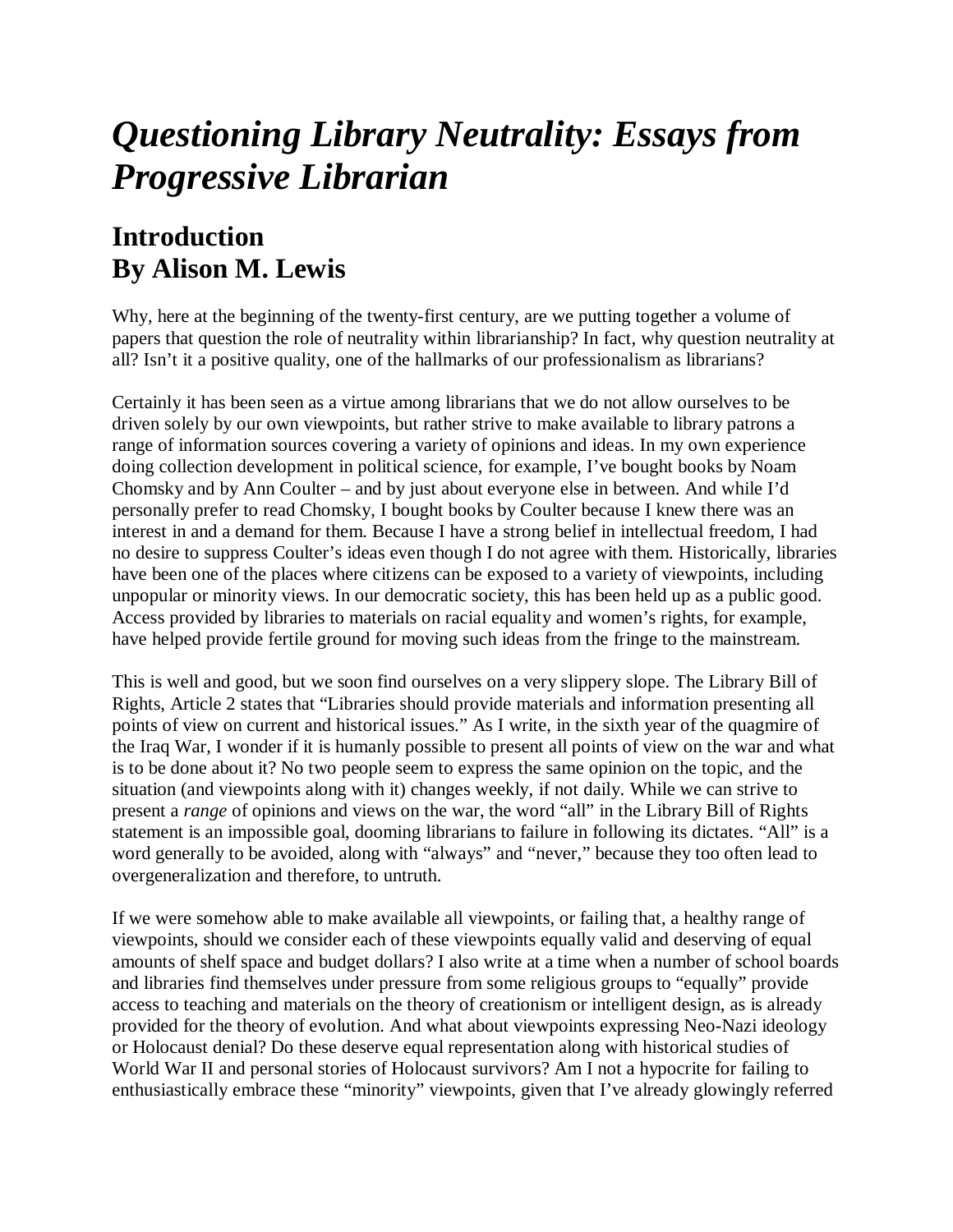to libraries' earlier role in providing access to "fringe" viewpoints on racial equality and women's rights?

The adage that "Everybody is entitled to their own opinions, but not to their own facts" is usually attributed to the late U.S. Senator Daniel Patrick Moynihan, has some bearing here. I would certainly advocate including books on creationism and intelligent design in just about any library collection, not only for those whose faith leads them to consider these the "right" viewpoint, but also for those who strive to learn more about the ideas held by these groups in order to better refute them. Likewise, I would include some representation of neo-Nazi or Holocaust denial materials in an adult library collection, in order to understand their arguments and be better prepared to argue against them. But creationism and Holocaust denial have been discredited by the vast majority of the scientists and historians, respectively. They don't hold equal weight in the marketplace of ideas, and they are not deserving of an equal share of limited library resources.

It has already been "discovered" by particle physicists, anthropologists, and a range of other researchers, that it is impossible to be neutral. Even if it were possible for me to wash away all influences that sway me in a particular direction, I would not want to achieve that state of neutrality. From a moral standpoint, I have no desire to remain neutral when faced with a choice between science based on the scientific method or science based on theology, and between historical fact or hate speech. To hide behind the idea of "neutrality" in such instances is to be party to promulgating misinformation or worse.

Interestingly enough, it has been library administrators enamored of the business model of librarianship who have most visibly been abandoning the idea of "neutrality," at least where their own libraries are concerned. Funding has gotten so tight for all libraries and use patterns have changed so significantly over the past few years that no library is able to rest on its laurels as a public or institutional "good" and expect to survive. Administrators know that it is a matter of survival to become advocates rather than neutral bystanders, and that it is necessary for them to promote and even "market" and "sell" their library's services. As an educator of future librarians, I wish that this sense of advocacy extended beyond the individual library to the profession itself. I am continuously disheartened by the lack of understanding of or support for libraries and librarians in the larger society. Underfunding and deprofessionalization are two symptoms of a potentially fatal illness within the library profession.

For these reasons and more, it seems past the time to present a work focused on the concept of "neutrality" within librarianship. The essays that follow all relate to neutrality in a philosophical or practical sense, and sometimes both. They are a selection of essays originally published in *Progressive Librarian*, the journal of the Progressive Librarians Guild, and they are presented in the chronological order of their appearance there.

We begin with *Progressive Librarian* editor Mark Rosenzweig's editorial, "Politics and Anti-Politics," which provides a philosophical framework for considering the historical role of "neutrality" within the profession of librarianship. It is followed by Peter McDonald's "Corporate Inroads and Librarianship," which exposes the outsourcing of library functions in various settings and advocates for the retention of local professional involvement and humanistic